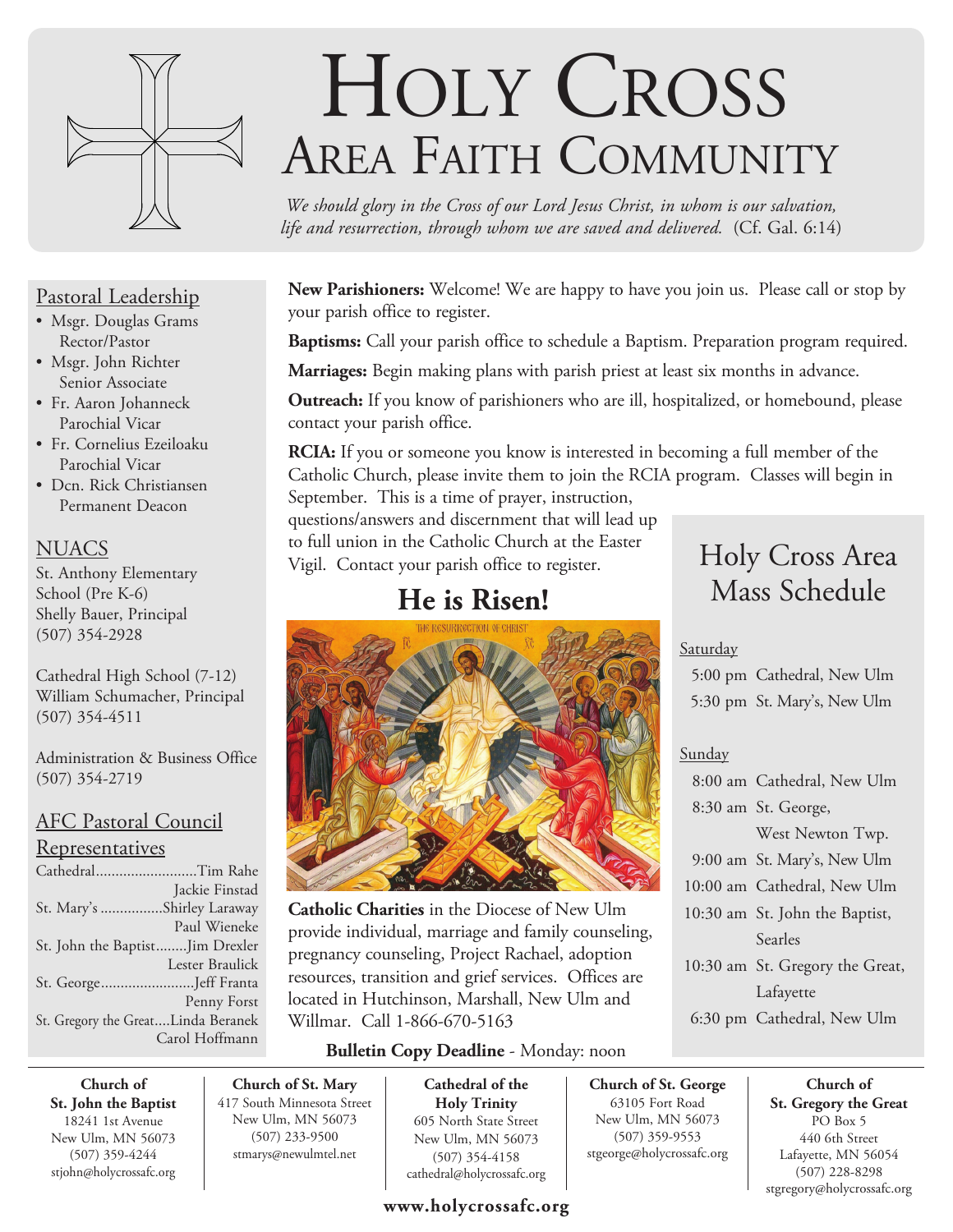#### **Cathedral of the Holy Trinity**

#### **LITURGICAL MINISTRIES FOR APRIL 22 AND 23**

| <b>SERVERS</b>                                                                                                                    |                                                                                                                                |                                                          | <b>LECTORS</b>  | <b>EXTRAORD. MINISTERS</b>     |
|-----------------------------------------------------------------------------------------------------------------------------------|--------------------------------------------------------------------------------------------------------------------------------|----------------------------------------------------------|-----------------|--------------------------------|
| $5:00$ p.m.                                                                                                                       | David & Alexis Petersen and Sophie Albachten                                                                                   |                                                          | Monica Prechel  | Please refer to the following: |
| $8:00$ a.m.                                                                                                                       |                                                                                                                                | Jaydan or Jarred Hotovec and Greta & Thomas Finstad      | Joan Boyle      | holycrossafc.org/ministries    |
| $10:00$ a.m.                                                                                                                      |                                                                                                                                | Aaron Dewanz, David Wilfahrt and Macarius Amoah          | Katherine Krebs |                                |
| $6:30$ p.m.                                                                                                                       |                                                                                                                                | Jacob & Joelle Haala and Matthew Gillis                  | Julie Soehren   | Paper copies in Work Sacristy  |
| <b>ADULT CHOIR -</b><br>Practice will be held on Thursday, April 20th, at 7:00 p.m.                                               |                                                                                                                                |                                                          |                 |                                |
| <b>EASTER CANDLE -</b><br>The Easter candle is donated in memory of Larry Bauer, Leonard and Leona Seidl and Ray and Ida Mueller. |                                                                                                                                |                                                          |                 |                                |
|                                                                                                                                   | <b>MEN'S FISH FRY -</b><br>Thank you to all the volunteers, cash raffle donors, Carl's Corner (cabbage), Origo (grease waste), |                                                          |                 |                                |
|                                                                                                                                   | River Region (propane), Hermel (refrigeration truck), Rooms & Rest (cardboard), and Msgr. Richter (sherbert).                  |                                                          |                 |                                |
|                                                                                                                                   |                                                                                                                                | Raffle winners are posted on the parish bulletin boards. |                 |                                |

**CROP WALK -** A member of the Holy Cross Area Social Concerns Committee will collect donations for the ecumenical CROP Walk following Masses on April 22nd and 23rd.

VOTIVE LIGHTS FOR WEEK OF 4/16: Delbert Fischer Sr.; Lonita Kral; Craig Richter; Victor Kral; Bernie & Grace Lindmeier; Danny Hegler, Robert & Hinggard Rossch; Greg Hoffmann, Art & Val Simmet, Robert & Anna Soukup; Steve R

#### **Church of St. Mary**

#### **LITURGICAL MINISTRIES FOR APRIL 22 AND 23**

| <b>SERVERS</b>                                                                                                                                                                                                    |                                                                                                      | <b>SACRISTANS</b>               | <b>LECTORS</b>             | <b>ACCOMPANISTS</b>          | <b>CANTORS</b>                |
|-------------------------------------------------------------------------------------------------------------------------------------------------------------------------------------------------------------------|------------------------------------------------------------------------------------------------------|---------------------------------|----------------------------|------------------------------|-------------------------------|
| 5:30 p.m. Carter Thomas & Piper Mangen<br>9:00 a.m. To be determined                                                                                                                                              |                                                                                                      | Mario DeSouza<br>Laura Dittrich | Sue Schommer<br>Mike Furth | Jody Braulick<br>Mary Waibel | Carolyn Keller<br>Kelsey Koch |
| American Red Cross Blood Drive in the Social Hall from 1:00 - 7:00 p.m. For an appointment, call<br>Monday, April 17 -<br>1-800-RED CROSS or visit redcrossblood.org and search sponsor code "St. Marys New Ulm." |                                                                                                      |                                 |                            |                              |                               |
| Tuesday, April 18 -                                                                                                                                                                                               | Adult Choir will practice at 6:30 p.m.                                                               |                                 |                            |                              |                               |
| Saturday, April 22 -                                                                                                                                                                                              | First Communion practice will begin at 9:00 a.m. and Divine and Wine in the Social Hall at 6:30 p.m. |                                 |                            |                              |                               |
| Sunday, April 23 -                                                                                                                                                                                                | First Communion with reception following in the Social Hall                                          |                                 |                            |                              |                               |

**Please hold the 30 First Communion candidates and their families in prayer**. They will celebrate their First Holy Communion next Sunday, April 23rd, at the 9:00 a.m. Mass.

#### **Church of St. George**

| <b>LITURGICAL MINISTRIES FOR APRIL 23</b> |                                                                  |                                         |                       |  |
|-------------------------------------------|------------------------------------------------------------------|-----------------------------------------|-----------------------|--|
| <b>SERVERS:</b>                           | Audra Bastian, Michelle Gruber and Avery Wendinger GIFT BEARERS: |                                         | Brad and Diane Franta |  |
| <b>LECTORS:</b>                           | Kaitlin Forst and Jeff Franta                                    | <b>USHERS:</b>                          | Joe and Mark Bastian  |  |
| <b>COUNTERS:</b>                          | Craig Beranek and Jim Forst                                      | <b>MUSICIAN:</b>                        | Val Forst             |  |
| <b>EXTRA. MIN.:</b>                       | Greg & Joannie Hillesheim and Bonnie Bastian                     | <b>ROSARY LEADER:</b> Shirley Wendinger |                       |  |
|                                           |                                                                  |                                         |                       |  |

**CHURCH CLEANING April 29th at 8:30 a.m.** - The \*person calls the others to remind them.

\*Joannie Hilleshiem, Kristin Hillesheim, Lori Hesse, Lisa Hoffmann and Katie Johnson **Please be sure to complete the information on your offering envelopes** whether you are using an envelope from your packet or a plain envelope. You need to write your name on the front of the envelope, your envelope # if you are using a plain envelope, and the amount of your contribution and what the intended contribution is for if it is in a plain envelope. If you are donating to multiple categories, please indicate how much and where the contributions should be applied. Please do not put checks in the basket without an envelope with the necessary information clearly written on it.

**Easter Flowers:** If you would like to contribute to the Easter Environment in memory or honor of a loved one, please place your donation in an envelope and place in the collection basket with the name of the person/people you are honoring with a memorial, or use online giving to donate by going to www.holycrossafc.weshareonline.org/StGeorgeEasterFlowers, and indicate who you are donating in memory of/honor of in the comments section.

**Star Tribune Newspapers are now available** for sale in the St. George Parking Lot. There is a coin machine that has daily papers for sale for \$1.50 and Sunday papers which cost \$2.50. Subscriptions are also available. Call Peter Zambino at 507-720-7866.

**In honor of our patron saint, St. George,** Catholic United Financial will be hosting coffee, donuts, and fruit for everyone following Mass on Sunday, April 23rd.

**The St. George CUF has taken on a service project** helping with the food shelf in New Ulm one afternoon a month. We want to open this up for anyone who would like to volunteer a couple of hours. It is only one day a month, so volunteers may only have to help out once a year. Anyone interested may call Greg or Joanie Hillesheim, who have taken it upon themselves to coordinate the project. **Construction has started on the back entry/steps on the East side of the church.** If anyone has time to give to this project, please contact Craig Beranek (507-276-2460) or David Wendinger (507-276-3166).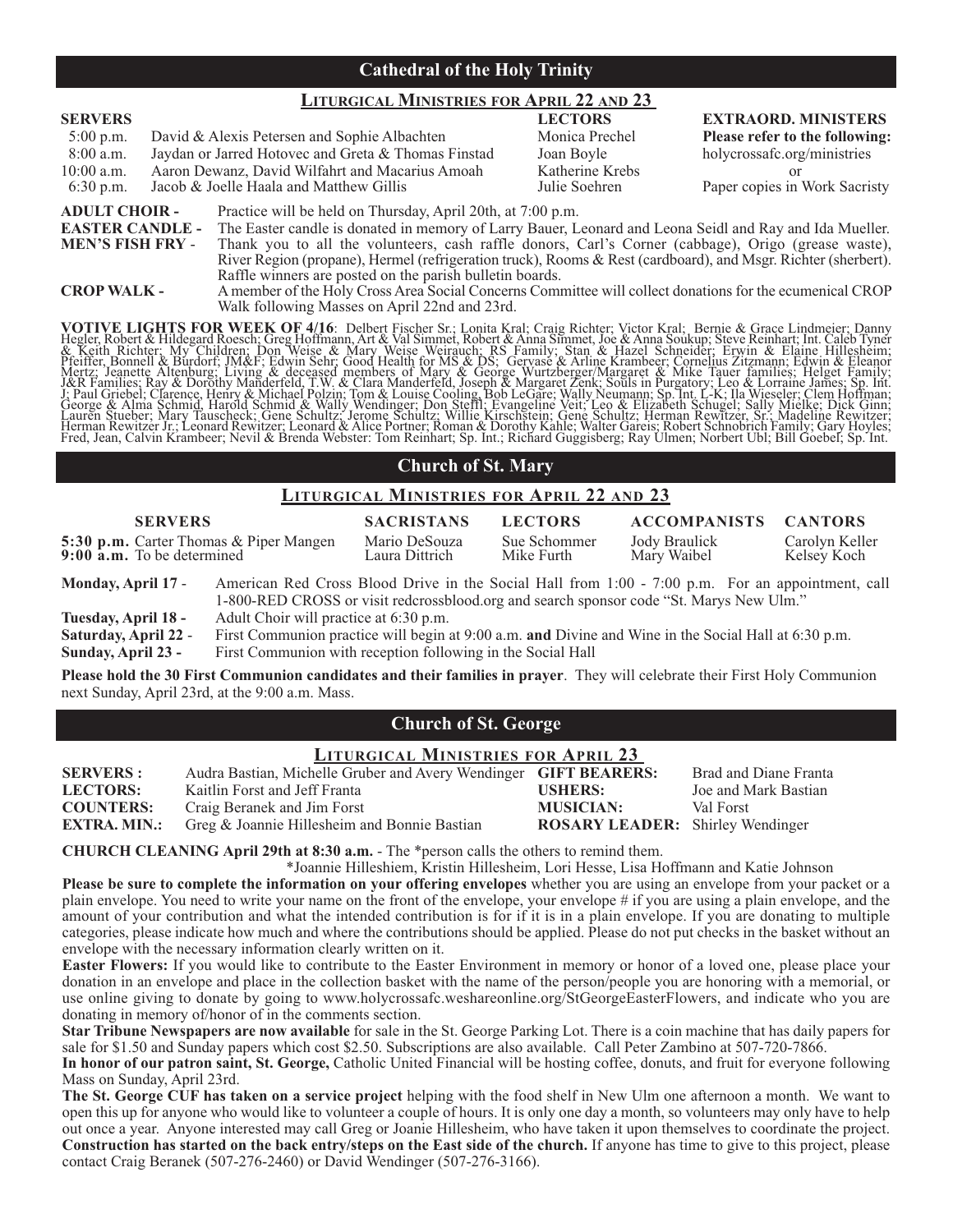#### **Church of St. Gregory the Great**

#### **LITURGICAL MINISTRIES FOR APRIL 23**

| <b>LECTOR:</b>          |
|-------------------------|
| <b>COMMENTATOR:</b>     |
| <b>MUSICIAN/CANTOR:</b> |
| <b>SACRISTANS:</b>      |

**SACRISTANS**: Bobbie Schuelke and Bruce Platz

Katie Scheurer **USHERS**: Greg and Joleen Bieraugel

Carol Hoffmann **SERVERS**: Josh Wendinger and Jarrett Platz **COMMENTATION FINISTERS:** Bruce & Laurie Platz and Chuck Fitterer

**You're invited to a brunch fundraiser for seminarian John Hayes** on Sunday, April 23rd. The event will start at 11:30 a.m. This will be a free will donation. A silent auction will also take place. If you aren't able to come but would like to donate, please send donation to Citizens Bank Minnesota, PO Box 3, Lafayette, MN 56054 Attn: Lori Dick. Checks should be made out to St. Gregory's CCW.

**Applications for the Roman and Elvera Fischer Scholarship** are available on the bulletin board in church. Any St. Gregory parishioner attending a postsecondary institution is eligible to apply. DEADLINE to turn in application is May 1, 2017.

#### **Church of St. John the Baptist**

#### **LITURGICAL MINISTRIES FOR APRIL 23**

| <b>SERVERS:</b> Heide Hoffman, Ava Lawson and Ben Schumacher <b>EUCHARISTIC BREAD:</b> |                     | Phyllis Brandt                                          |
|----------------------------------------------------------------------------------------|---------------------|---------------------------------------------------------|
| <b>LECTOR:</b> Craig Braulick                                                          |                     | <b>EUCHARISTIC CUP:</b> Sandy Scheibel & Sue Schumacher |
| <b>LEADER:</b> Jerry Grathwohl                                                         | <b>ACCOMPANIST:</b> | Gayle Waibel                                            |
| <b>USHERS:</b> Wayne Braulick and Rich Griebel                                         | <b>CANTOR:</b>      | Ken and Sue Griebel                                     |
|                                                                                        |                     |                                                         |
|                                                                                        |                     |                                                         |

| Wednesday. April 19 -   | Mass at $6:30$ p.m.                                                   |
|-------------------------|-----------------------------------------------------------------------|
| Thursday, April 20 -    | No Mass                                                               |
| Next Sunday, April 23 - | 10:10 a.m. Rosary for Vocations; BIG Ticket Raffle sign-up after Mass |
| Monday, May 1 -         | 7:00 p.m. CUF Meeting-Sub Night (society pays)                        |
| Thursday, May 4 -       | 7:00 p.m. CCW Meeting                                                 |

**St. John's expectation for its members** includes a hope that each family share time, talent and treasure for the good of their parish community. St. John's Festival 2017 needs 5 more people to be chairpersons with Jim Drexler. Please prayerfully consider and contact Al Drexler at 276-1264 for more information.

**CCW Election Results are as follows:**

Vice-President - Sandy Scheibel Treasurer - Jodie Braulick Secretary - Doreen Schmitt

#### **Community News**

**Saturday, April 22 -** The Red Cross will be installing FREE smoke alarms into homes in the Brown County area. Volunteers are needed, and no experience is necessary. For more information and to register, contact Angie Schull at angie.schull@redcross.org or call (507) 460-3674.

**Sunday, April 23 -** Men's Dinner at Church of St. Raphael - COF is sponsoring a dinner of sausage, homemade sauerkraut, mashed potatoes and gravy, apple sauce, ice cream and beverage, which will be served from 9:30 a.m. to 1:00 p.m. in the school auditorium in Springfield. Tickets are \$10 for adults, \$4 for children ages 5-12, and \$2 for preschoolers. Drive-up takeouts will be available.

**Friday, May 5** - Arch Mrkvicka Celebration - Arch will be taking a step back from his full time work as Executive Director of Friends of San Lucas. A dinner and celebration will be held from 6:00 - 9:00 p.m. at the Church of St. John Neumann, 4030 Pilot Knob Road, Eagan. Seating is limited, so your RSVP to 651-454-0981 is important. There will be no charge for the dinner; however, contributions are welcome. If you would like to send a note of tribute or thanks to Arch, you can send them to friendsofsanlucasmission@gmail.com or Friends of San Lucas, 4679 Cambridge Drive, Eagan, MN 55122. The notes will be compiled and presented to him at the celebration.

**New Ulm Head Start Center** is now accepting applications from Brown County residents for the 2017 - 2018 school year. For more information and to apply, refer to www.mnvac.org or call 507-359-9287.

**Southern MN Crisis Nursery** is a 24-hour home that exists to provide a temporary, safe and loving environment for children while supporting and strengthening families in a stressful situation. We help to protect and cherish children when the adults in their lives are dealing with a major stressor. Our web page is www.smncrisisnursery.org, and our email is smncrisisnursery@gmail.com. If you would like more information or would like to volunteer, please call 507-766-6925. Find us on Facebook and Twitter too!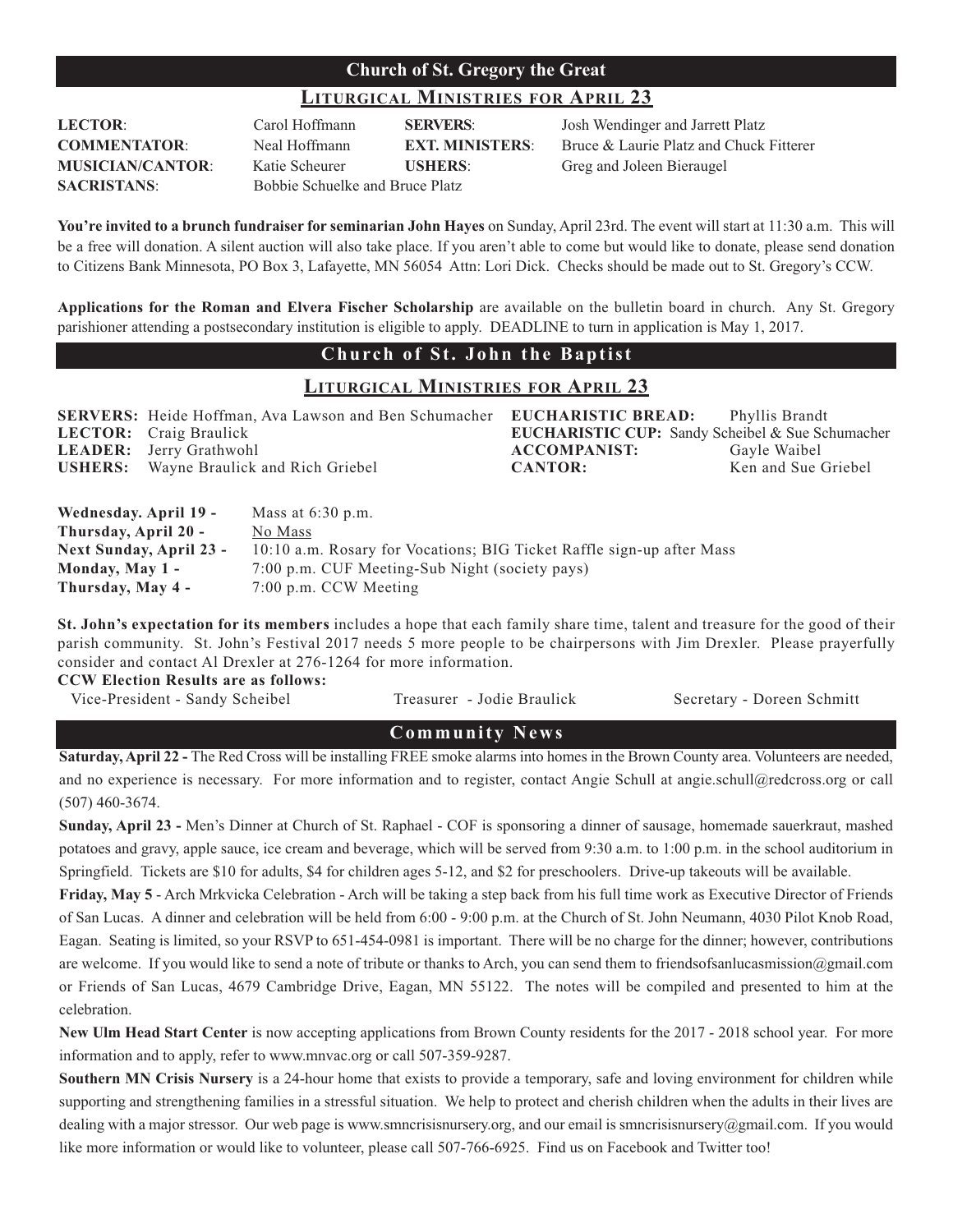#### **Monday, April 17 - American Red Cross Blood Drive**

Every two seconds someone in the U.S. needs blood. Prayerfully consider donating blood at St. Mary's from 1:00 - 7:00 p.m. For an appointment, call 1-800-RED CROSS or visit the website redcrossblood.org and search sponsor code "St Marys New Ulm."

#### **Saturday, April 22 - Divine and Wine**

All adult women of the Holy Cross AFC are invited to Divine and Wine. This is an evening of prayer and fellowship where we will enjoy a glass of wine (or other beverage) and light hors d'oeuvres while we learn about, and pray together, the Divine Mercy Chaplet. Sponsored by St. Mary's CCW, Divine and Wine will be held in the Social Hall after the 5:30 p.m. Mass.

#### **Sunday, April 23 - Fundraiser for John Hayes**

There will be a brunch and silent auction fundraiser for seminarian John Hayes at St. Gregory the Great Catholic Church in Lafayette starting at 11:30 a.m. This will be a free will donation. A silent auction will also take place. All are welcome. If you aren't able to come but would like to donate, please send donation to Citizens Bank Minnesota, PO Box 3, Lafayette, MN 56054 Attn: Lori Dick. Checks should be made out to St. Gregory's CCW.

#### **Sunday, April 23 - Open House**

You and your family are invited to the Handmaids of the Heart of Jesus' OPEN HOUSE on Sunday, April 23rd, from 1:00 p.m. - 3:00 p.m. to view their new Sacred Heart Chapel and see the inside of the convent too. No need to RSVP. Just come and see!

#### **Sunday, April 23 - Divine Mercy Sunday**

Divine Mercy Sunday will be celebrated at Cathedral with confession and adoration from 1:30 - 3:00 p.m., followed by the Divine Mercy Chaplet at 3:00 p.m.

#### **Saturday, April 29 - DNU CCW Convention**

Register Today for New Ulm Diocese CCW Convention! So Close! St. Mary's in Sleepy Eye is hosting this convention. Get your registration to Paulette Kral, and we will pay your registration! Cari Donaldson will be the morning speaker sharing her conversion story, and the knowledgeable Franciscan sisters from Rochester will give an outstanding presentation in the afternoon: Breaking the Chains of Human Trafficking. The day will begin with breakfast at 7:30 a.m. and confessions at 7:45 a.m. with the opening of the convention at 8:30 a.m. A wonderful day is being planned with silent auction and booth displays and ending as we sing the Divine Mercy chaplet together.

#### **Sunday, April 30 - Brown County Area CROP Walk**

Ending hunger one step at a time...come be a part of the area CROP Walk, which begins at 1:00 p.m., with registration beginning at 12:45 p.m. at the Putting Green on 20th Street South in New Ulm. For more information, contact Chris Rosenhamer at 359-7052.

#### **IMPORTANT UPCOMING DATES:**

April 23: First Communion at 9:00 a.m. Mass, St. Mary

- April 30: First Communion at 10:30 a.m. Mass, Searles and 1:30 p.m. at Cathedral
- May 7: First Communion at 8:30 a.m. Mass, St. George and 10:30 a.m. at St. Gregory
- May 13: AFC Confirmation at 5:30 p.m. Mass, St. Mary

#### **For Sale**

St. Gregory the Great Church has a used commercial kitchen-size griddle for sale. For more information, please contact Mona Nelson at 507-228-8328.

#### **Worldwide Marriage Encounter**

Your marriage is designed by God to be a sign of His love for His people... attend a Worldwide Marriage Encounter Weekend, and let your love shine. The next available weekends are November 17th-19th in Windom and May 5th-7th in Buffalo. Early registration is highly recommended. For more information visit our website at: southmnwwme.org or contact Miki at applications@southmnwwme.org or 507-227-8229.

#### **Words of Wisdom**

*"Do not abandon yourselves to despair. We are the Easter people and hallelujah is our song." Pope John Paul II*

#### **NEW ULM CATHOLIC CEMETERY NOTICE**

Spring & Summer Rules/Regulations: All artificial flowers, etc. must be removed from the graves by April 19th for spring clean up. Decorations may be placed back on the graves May 12<sup>th</sup> for **Memorial Day, but must be removed 7 days after.** Only real flowers planted in the ground can remain. No wood chips, shavings, cement, metal edging or solar lights are allowed due to vandalism. Flag standards can remain 2 days after Flag Day (June 14). All other special days (birthdays, etc.) items can remain 2 days before and 2 days after.



*Donald Gregg (Cathedral) Allan Stueber (Cathedral) Kathleen Schewe (St. Mary) Bernadine Noyes, mother of Gayle (Bob) Ranweiler (St. Mary)*

#### **Perpetual Eucharistic Adoration**

*ALLELUIA! ALLELUIA! HE IS RISEN! ALLELUIA!*

*We welcome our newest adorers and we thank all our long-standing adorers for their faithful service to this ministry. May God bless you and give you His peace!*

*For more information, please call Adoration co-coordinators Lora Rahe at 507-354-5563 or 507-276-6838 Janet Neubauer at 507-276-4039 Kathy Sonnek at 507-947-3043*

*To access the Adoration Chapel when the church building is locked, use the code on the keypad located on the building entrance by the chapel.*

*Chapel closings: Please call the Hotline, 233-9510, for closings due to weather.*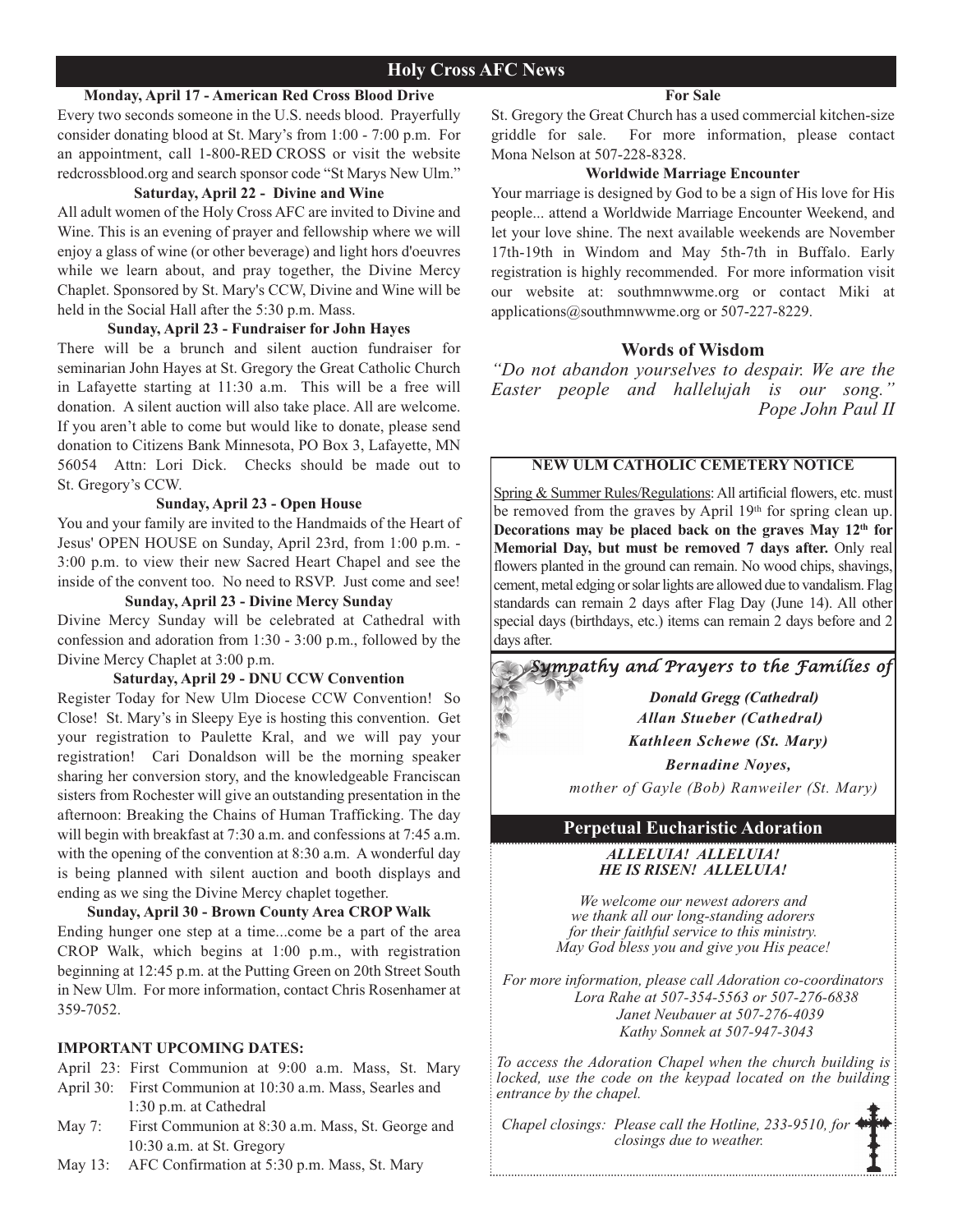| <b>Stewardship for the Week of April 9, 2017</b> |                    |                 |                  |                   |                    |
|--------------------------------------------------|--------------------|-----------------|------------------|-------------------|--------------------|
|                                                  | <b>CATHEDRAL</b>   | <b>ST. MARY</b> | <b>ST. JOHN</b>  | <b>ST. GEORGE</b> | <b>ST. GREGORY</b> |
| Actual Adult                                     | 13,472.00          | 8,700.00        | 1,609.00         | 1,430.00          | 367.00             |
| <b>Budget Adult</b>                              | 13,192.31          | 13,163.46       | 1,635.00         | 1,538.46          | 1,076.93           |
| Electronic Transfers                             | 0.00               | 0.00            | 0.00             | 0.00              | 0.00               |
| <b>Online Giving</b>                             | 611.54             | 45.00           | 0.00             | 0.00              | 0.00               |
| <b>Total</b>                                     | 14,083.54          | 8,745.00        | 1,609.00         | 1,430.00          | 367.00             |
| Year-to-date Actual                              | 537,264.24         | 547,279.80      | 83,513.00        | 70.860.33         | 48,098.50          |
| Year-to-date Budget                              | 540,884.71         | 539,701.78      | 67,035.00        | 62,072.86         | 44, 154. 13        |
| Ahead/Behind                                     | $-3,620.47$        | 7,578.02        | 16,478.00        | 8,787.47          | 3,944.37           |
| Student                                          | 23.80              | 32.00           | 0.00             | 6.00              | 2.75               |
| Loose Plate                                      | 484.28             | 373.87          | 52.00            | 12.25             | 59.00              |
| Parish Project Goal                              | 50,000.00          | 20,000.00       | 6,000.00         | 18,000.00         | 10,000.00          |
| Parish Project (# contributors)                  | 36,761.00<br>(81)  | 16,690.00(38)   | 1,932.55<br>(6)  | 5,157.00<br>(20)  | 2,939.34 (11)      |
| <b>DMA</b> Goal                                  | 62,713.80          | 40,212.85       | 7,905.74         | 7,601.67          | 6,993.54           |
| DMA Actual (# contributors)                      | 58,025.00<br>(182) | 43,715.00 (111) | 5,815.00<br>(17) | 11,940.00<br>(38) | 3,256.70 (13)      |
| Attendance:                                      | 1255               | 828             | 148              | 181               | 97                 |



#### **New Ulm Area Catholic Schools** *Visit us at www.nuacs.com*

#### **The faculty and staff of NUACS wish everyone a blessed Easter!**

**EASTER BREAK**: There is no school on Monday, April 17th.

**CHS PROM**: Prom is on Saturday, April 22nd. The evening begins with Mass at 4:00 p.m. at the Church of St. John the Baptist in Searles, followed by dinner and the Grand March at 8:00 p.m. in the CHS Gym. Doors open to the public at 7:30 p.m. Grand March tickets are \$2.00 in advance and may be purchased in the CHS office or are \$3.00 at the door.

**AFTER-PROM PARTY**: All CHS juniors and seniors, whether you attend prom or not, are invited to the After-Prom Party featuring great food, fun activities, and super prizes! Students – please complete the registration form that you received.

**SUPPORTING THE AFTER-PROM PARTY**: If you or your business would like to support the After-Prom Party with a financial contribution for food, entertainment, and prizes, checks may be made payable to "NUACS After-Prom Party" and dropped off at Cathedral High School. Thank you!

**NUACS JOB OPPORTUNITY**: NUACS has an opening for Head of Maintenance, Cathedral High School. This is a full-time, 12-month position with benefits, beginning May 2017. For a complete job description and application, please visit www.nuacs.com, Employment Opportunities.

**AFTER-SCHOOL CARE FOR 2017-2018**: St. Anthony Elementary may once again offer after-school care next year, subject to determining if a need exists for this service. To access the application/permission forms, please log on to www.nuacs.com. The deadline to register is Friday, April 28, 2017. NEW – please note there is also a Before-School Care Survey on this web page – please complete this survey by April 27th if you would be interested in childcare before school.

**PREKINDERGARTEN AND KINDERGARTEN REGISTRATION FOR 2017-2018**: PreKindergarten and Kindergarten registration materials for the 2017-2018 school year are available. Please call 354-2719 to request registration information. NUACS offers academic excellence and faith-filled experiences to children of all faiths. Visit www.nuacs.com for more details!

**CHS YEARBOOK SALES**: The 2016-2017 CHS yearbook is now on sale! All students in grades 7-12 are included in the yearbook. The cost of the yearbook is \$45 if ordered on or before April 19th, or \$50 if your order is placed between April 20th – May 22nd. Any order that is received after May 22, 2017, will be processed only if yearbooks are left. Order forms are available at www.nuacs.com and at the Cathedral High School main office. Order forms can be returned to the CHS office. A yearbook is a purchase that will be cherished for years!

**METRO GOLF TOURNAMENT**: The annual Metro Golf Tournament with a live and silent auction is happening earlier this summer – Monday, June 26th, at the Island View Golf Club in Waconia. Registration is now open! Log on to www.nuacs.com and click the "Alumni" tab to register to play.

**START THINKING TWINS BASEBALL**: Everyone is invited to join us for a summer Minnesota Twins outing! Current NUACS families and students, staff, alumni and other Greyhound supporters will converge at Target Field in Minneapolis to watch the Twins take on the Chicago White Sox on Tuesday, June 20th. For more information and to reserve your discount tickets, visit www.nuacs.com.

#### **Religious Education & Faith Formation News**

Religious Education and Faith Formation classes will be held as usual from 7:00 - 8:00 p.m. on Wednesday night, April 19th.

#### Youth & Young Adult Ministry **holycrossafc.org (Ministries)**

#### **YOUTH MINISTRY:**

The next Middle School Youth event is April 29th from 4:00 - 6:00 p.m. We will meet at Washington Park (right across from Cathedral) for some outdoor games, activities and springtime snacks. Bring a friend!

**SUMMER IS COMING!** Parents of students in all grades are invited to a short information session about available summer youth activities. We will meet on April 19th at 7:00 p.m. in the St. Anthony cafeteria. Check out www.dnu.org/diocesan-events for more information on these fun summer activities and camps.

#### **YOUNG ADULT MINISTRY:**

3rd Sunday Social – 7:30 p.m. on April 23rd – Because of Easter on the 3rd Sunday, we are moving our event to the 4th Sunday this month. Come on over to Cathedral for games and fellowship! We'll start with Evening Prayer after Mass, then play some board games.